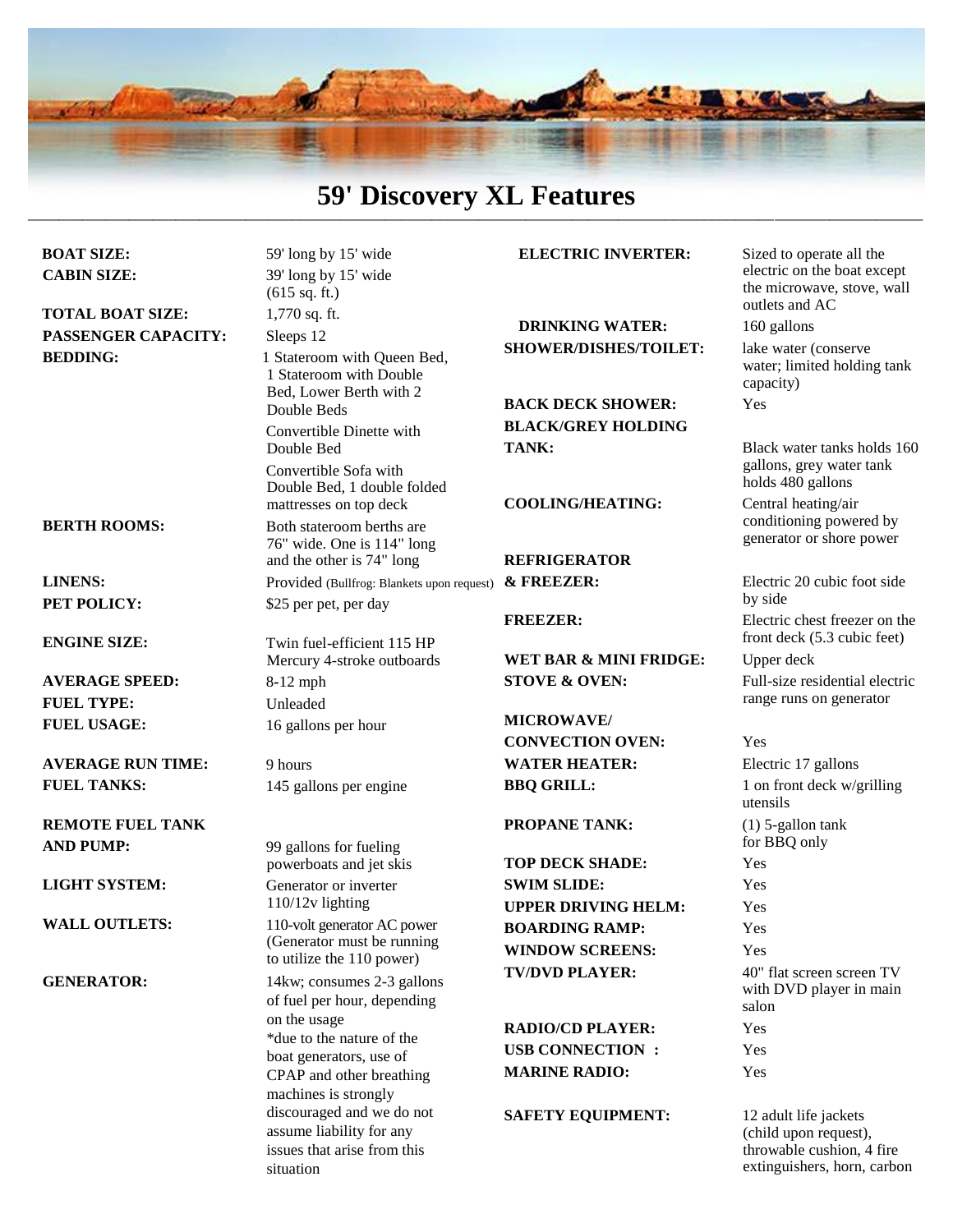# KITCHEN INVENTORY

| $\mathbf{1}$   | <b>Electric Coffee Maker</b>  | 6                                        | <b>Coffee Filters</b>                |  |
|----------------|-------------------------------|------------------------------------------|--------------------------------------|--|
| $\mathbf{1}$   | Electric Coffee Grinder       | 4                                        | Potholders                           |  |
| $\mathbf{1}$   | Electric Can Opener           | 10                                       | 45 Gallon Trash Bags                 |  |
| $\mathbf{1}$   | Blender                       | 10                                       | 33 Gallon Trash Bags                 |  |
| $\mathbf{1}$   | Toaster                       | $\mathbf{1}$                             | <b>Box of Matches</b>                |  |
| 12             | LP Tumblers                   | $\mathbf{1}$                             | Paper Towel Roll                     |  |
| 12             | LP Coffee Mugs                | 4                                        | Disposable Dish Cloths               |  |
| 12             | <b>Dinner Plates</b>          | $\mathbf{1}$                             | <b>Scrub Sponges</b>                 |  |
| 12             | Soup Bowls                    | $\mathbf{1}$                             | <b>Bottle of Dish Soap</b>           |  |
| 12             | <b>Dinner Forks</b>           | $\mathbf{1}$                             | Dish Drying Rack                     |  |
| 12             | <b>Salad Forks</b>            | 1                                        | <b>Bottle of Disinfectant</b>        |  |
| 12             | <b>Spoons</b>                 | 2                                        | Ash Trays                            |  |
| 12             | Soup Spoons                   | $\overline{2}$                           | <b>Sink Stoppers</b>                 |  |
| 12             | <b>Butter Knives</b>          | $\overline{2}$                           | <b>Bottles Holding Tank Chemical</b> |  |
| $\mathbf{1}$   | 8 qt. Stock Pot               | $\mathbf{1}$                             | Mouse Trap Kit**                     |  |
| $\mathbf{1}$   | 5.5 qt. Sauté Pan             | $\mathbf{1}$                             | <b>Fly Swatter</b>                   |  |
| 2              | 10" Skillets                  | $\mathbf{1}$                             | <b>Pump Out Fitting</b>              |  |
| $\mathbf{1}$   | 3 qt. Saucepan                |                                          |                                      |  |
| $\mathbf{1}$   | 1.5 qt. Saucepan              |                                          |                                      |  |
| $\mathbf{1}$   | Colander                      | **Mouse Trap Kit contains a ziplock bag, |                                      |  |
| $\mathbf{1}$   | Pancake Griddle               | disposable gloves, and 2 mouse traps.    |                                      |  |
| $\mathbf{1}$   | Oven Griddle                  |                                          |                                      |  |
| $\mathbf{1}$   | Cake Pan $(9x13)$             | <b>BATHROOM INVENTORY</b>                |                                      |  |
| $\mathbf{1}$   | Mixing Bowl Set (sm, med, lg) | 1                                        | <b>Toilet Brush</b>                  |  |
| $\mathbf{1}$   | <b>Cutting Board</b>          | 1                                        | Plunger                              |  |
| $\mathbf{1}$   | Knife Block                   | 1                                        | <b>Trash Can</b>                     |  |
| 2              | Spatulas                      | 6                                        | <b>Trash Can Liners</b>              |  |
| 2              | <b>Serving Spoons</b>         | 4                                        | <b>Sanitary Bags</b>                 |  |
| $\mathbf{1}$   | <b>Slotted Spoon</b>          | 6                                        | Toilet Paper Rolls**                 |  |
| $\mathbf{1}$   | Ladle                         | 1                                        | <b>Shower Mounted Soap Dispenser</b> |  |
| $\mathbf{1}$   | Pasta Spoon                   | 1                                        | <b>Sink Mounted Soap Dispenser</b>   |  |
| $\mathbf{1}$   | Grater                        |                                          |                                      |  |
| $\mathbf{1}$   | Whisk                         | <b>LINENS INVENTORY</b>                  |                                      |  |
| $\mathbf{1}$   | Potato Masher                 | 12                                       | <b>Bath Towels</b>                   |  |
| $\mathbf{1}$   | Peeler                        | 12                                       | <b>Hand Towels</b>                   |  |
| $\mathbf{1}$   | <b>Ice Pick</b>               | 12                                       | Wash Cloths                          |  |
| $\mathbf{1}$   | Wine Opener                   | $\overline{4}$                           | <b>Bathmats</b>                      |  |
| $\mathbf{1}$   | Manual Can Opener             | 6                                        | <b>Blankets</b>                      |  |
| $\mathbf{1}$   | Measuring Cup Set             | 12                                       | <b>Flat Sheets</b>                   |  |
| $\mathbf{1}$   | <b>Measuring Spoon Set</b>    | 12                                       | <b>Pillows with Cases</b>            |  |
| $\mathbf{1}$   | 2 qt. Pitcher                 |                                          |                                      |  |
| $\mathbf{1}$   | Percolator                    |                                          |                                      |  |
| $\overline{2}$ | Ice Trays                     |                                          |                                      |  |

1 Grill Utensil set (Spatula, Fork, Tongs)